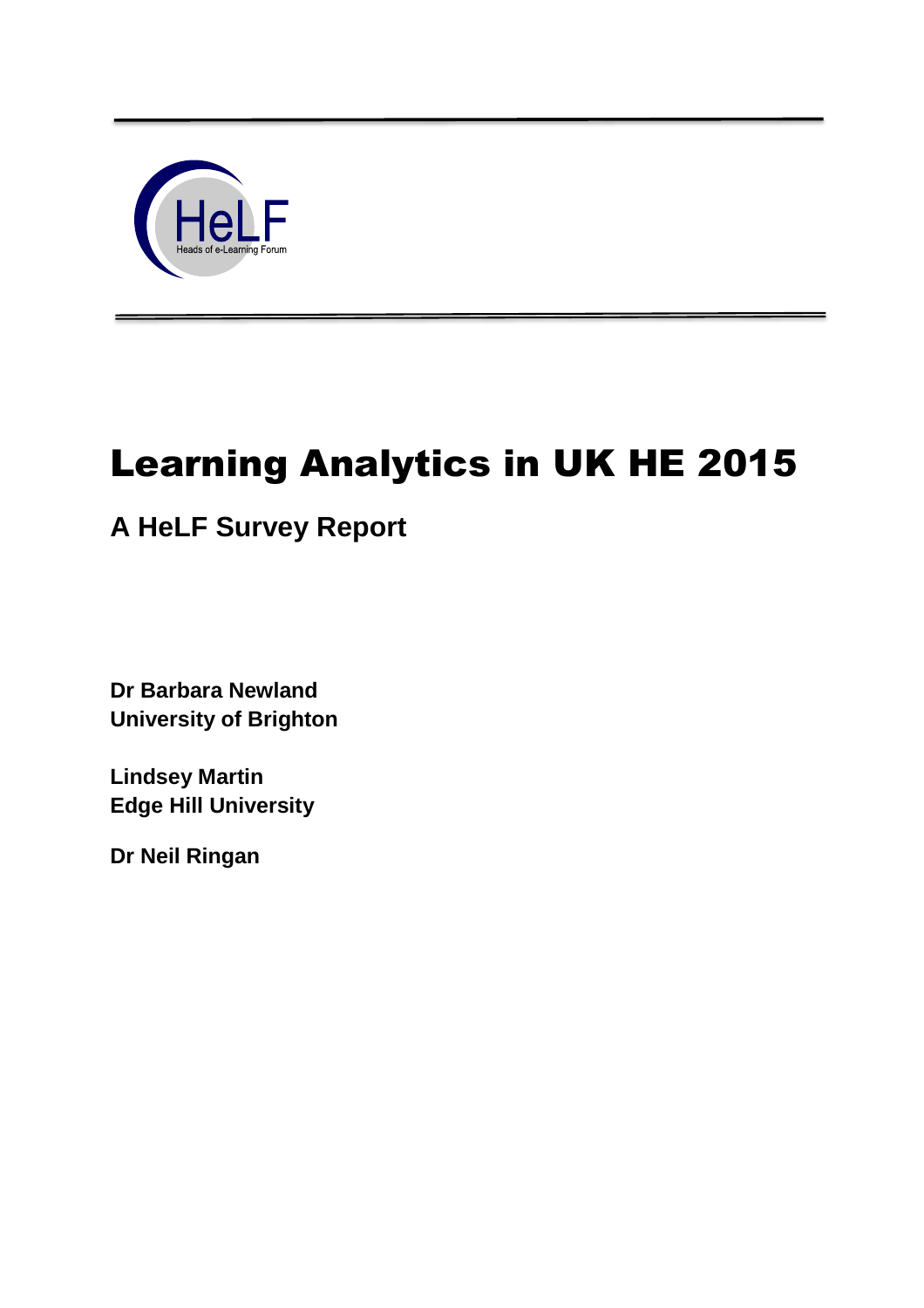# ABOUT THE HEADS OF E-LEARNING FORUM (HELF)

HeLF was established in 2003 as a UK 'network of senior staff in institutions engaged in promoting, supporting and developing technology enhanced learning' (HeLF, 2015). Each UK Higher Education institution can nominate one representative to HeLF which now has over 130 institutional members.

HeLF has three face-to-face meetings each year on a topical eLearning theme. It also has an active mailing list which is restricted to HeLF members in order to provide a closed forum for debate on current issues.

HeLF acts as 'an advisory body for national and governmental organisations' such as the UK Higher Education Academy (HEA) and JISC, on 'issues relating to eLearning institutional strategy and implementation'. It is 'proactive in soliciting responses from such bodies and promoting the views of its membership'.

Enabling collaboration on 'the strategic implications of developing and implementing eLearning', HeLF supports 'the processes by which eLearning strategy can be effectively created, and implemented, including advice, support and co-operation between members' (HeLF, 2015).

More information about HeLF and its activities is available at <http://www.helf.ac.uk/>



This work is licensed under the Creative Commons Attribution 3.0 http://creativecommons.org/licenses/by/3.0/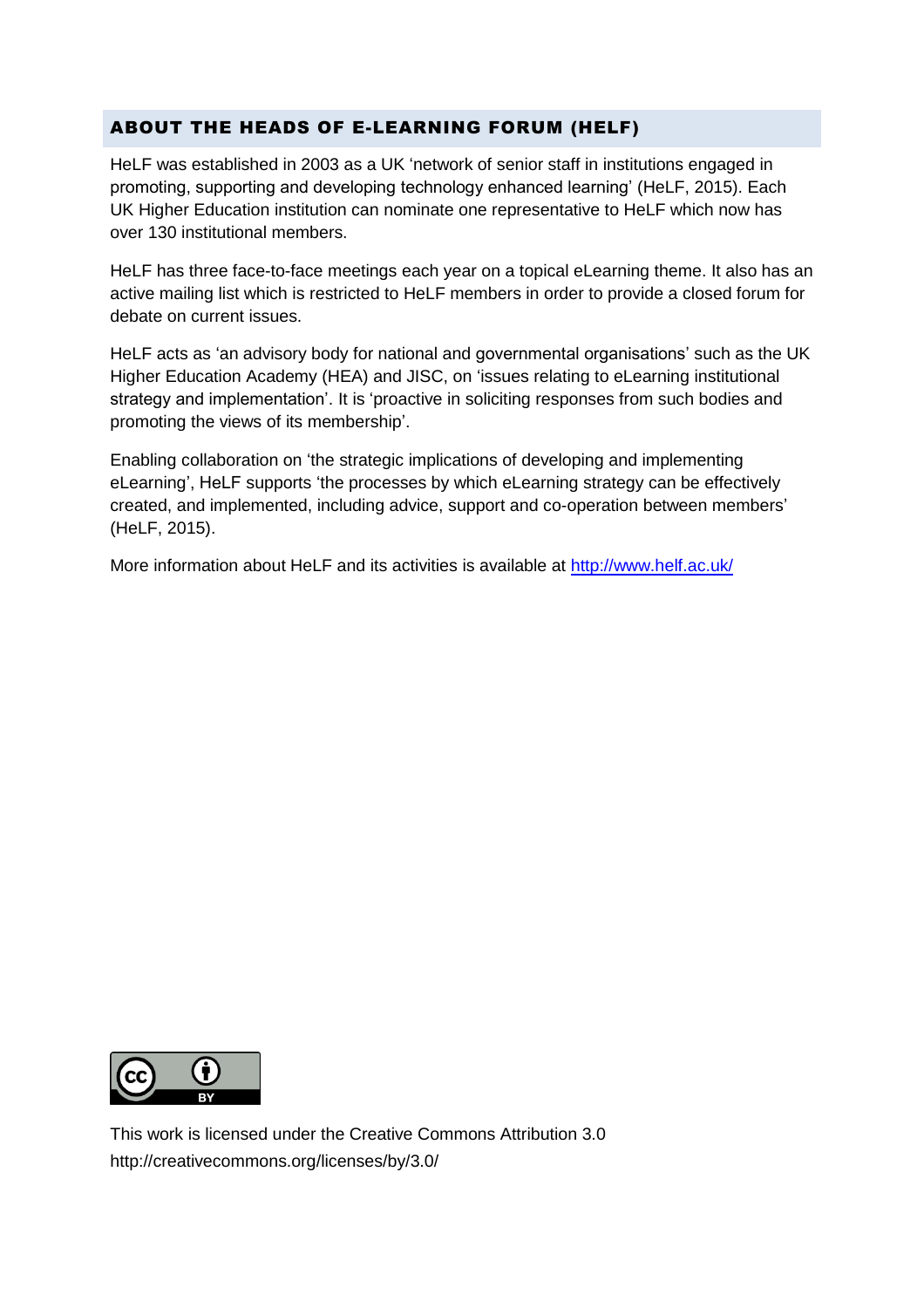# TABLE OF CONTENTS

| How far has the implementation of LA progressed in your university? 8                                                                               |  |
|-----------------------------------------------------------------------------------------------------------------------------------------------------|--|
| What is the level of understanding of the possible benefits and outcomes of<br>implementing LA across your institution of your senior management? 9 |  |
| What is, or do you expect to be, the current focus of developments?  10                                                                             |  |
|                                                                                                                                                     |  |
|                                                                                                                                                     |  |
| Are you using, or planning to use, existing frameworks e.g. Predictive Analytics                                                                    |  |
| Who, or who do you expect will, own/lead/analyse the LA implementation and                                                                          |  |
|                                                                                                                                                     |  |
| Which of the following groups of staff are given, or are expected to be given, a view of                                                            |  |
|                                                                                                                                                     |  |
|                                                                                                                                                     |  |
|                                                                                                                                                     |  |
|                                                                                                                                                     |  |
|                                                                                                                                                     |  |
|                                                                                                                                                     |  |
|                                                                                                                                                     |  |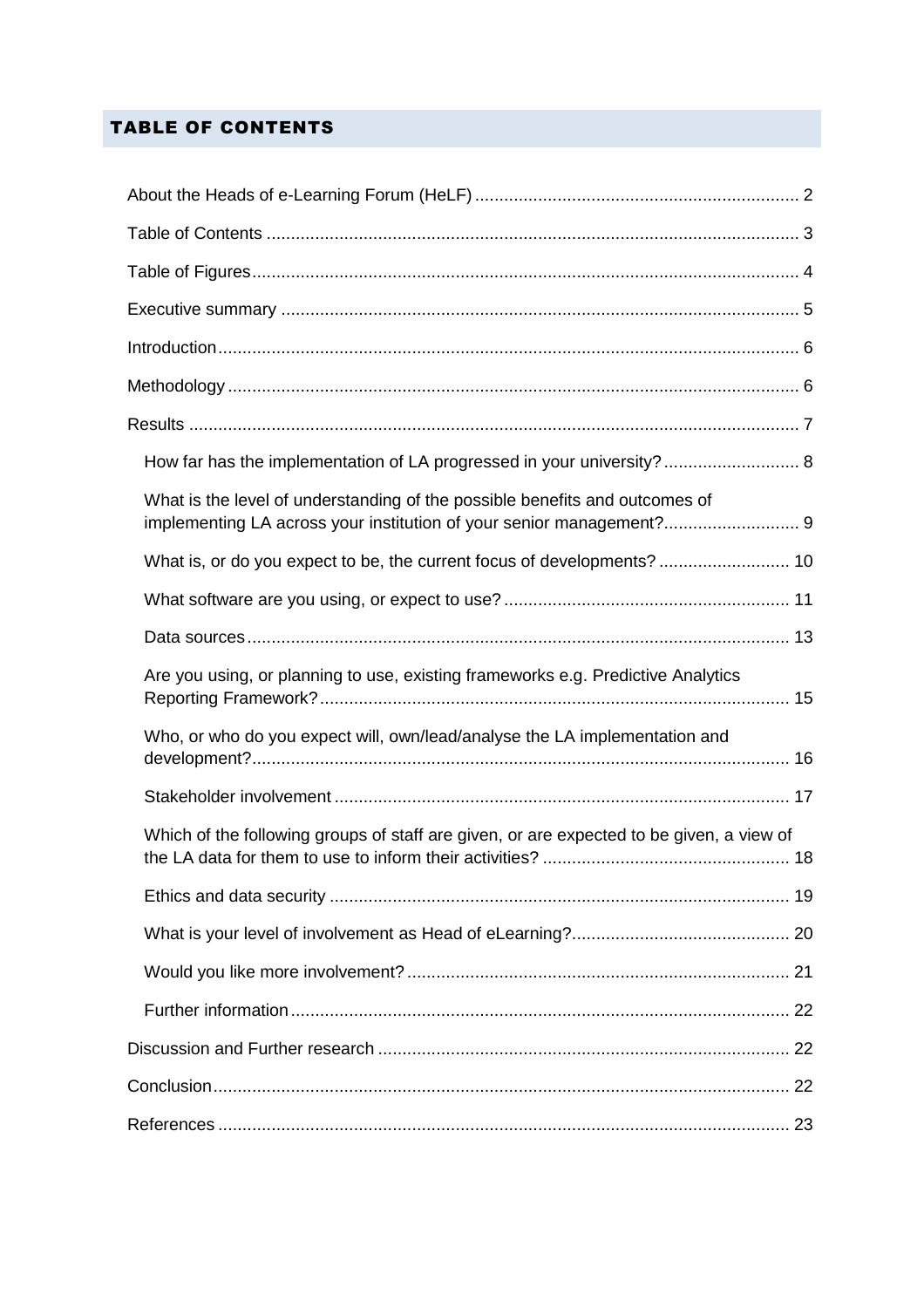# TABLE OF FIGURES

| Figure 1: How far has the implementation of LA progressed in your university?  8                                                                              |
|---------------------------------------------------------------------------------------------------------------------------------------------------------------|
| Figure 2: What is the level of understanding of the possible benefits and outcomes of<br>implementing LA across your institution of your senior management? 9 |
| Figure 3: What is, or do you expect to be, the current focus of developments?  10                                                                             |
|                                                                                                                                                               |
|                                                                                                                                                               |
| Figure 6: Are you using, or planning to use, existing frameworks e.g. Predictive Analytics                                                                    |
| Figure 7: Who, or who do you expect will, own/lead/analyse the LA implementation and                                                                          |
|                                                                                                                                                               |
| Figure 9: Which of the following groups of staff are given, or are expected to be given, a view                                                               |
|                                                                                                                                                               |
|                                                                                                                                                               |
|                                                                                                                                                               |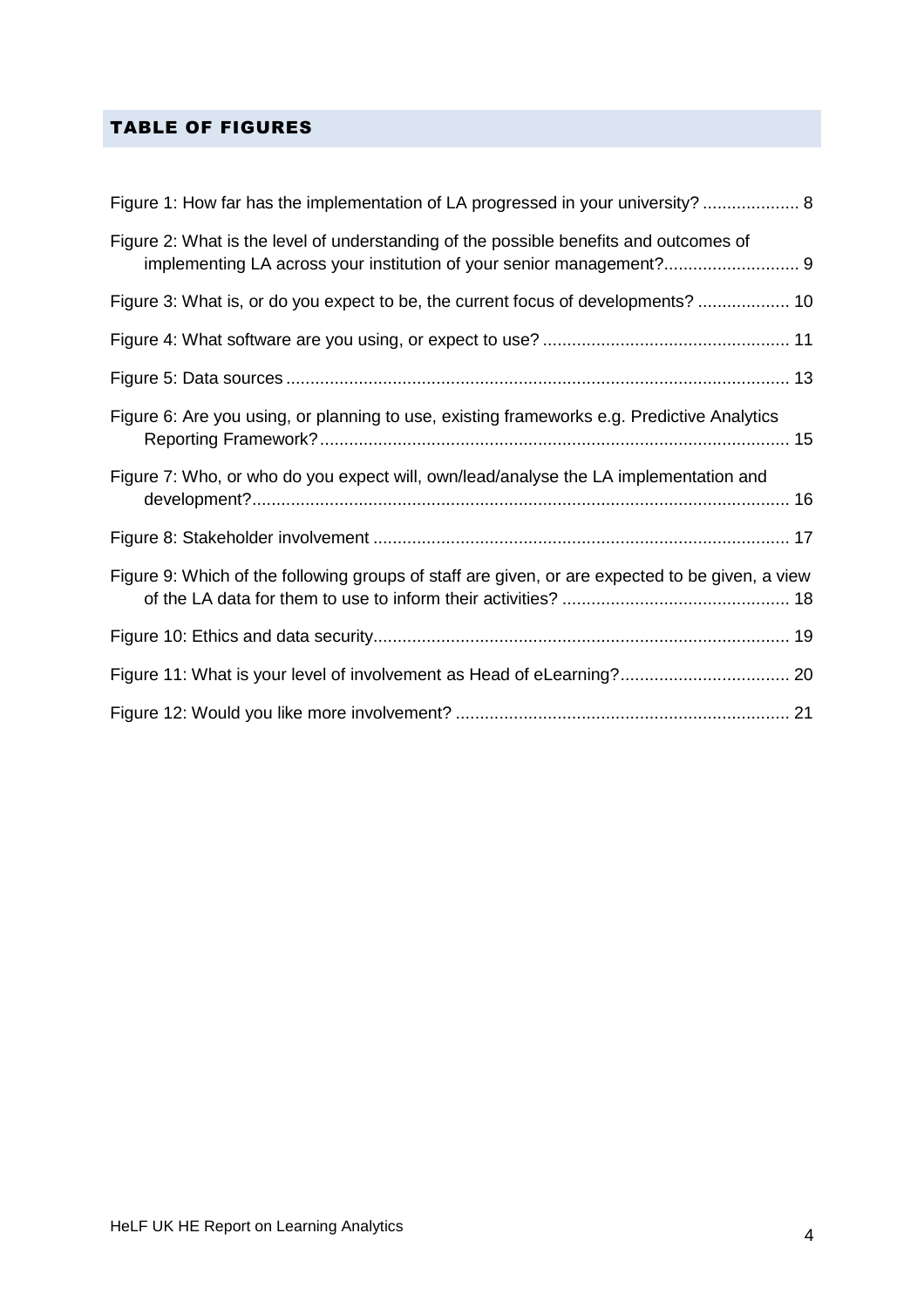# EXECUTIVE SUMMARY

This report presents the analysis of the Heads of eLearning Forum (HeLF) survey on Learning Analytics (LA) UK Higher Education (HE). The key findings from the 53 responses (38% response rate) are:

- Current situation
	- o nearly half of UK HEIs have not implemented LA at all, about a third are working towards implementation and nearly a fifth have partially implemented with just 1 fully implemented
	- $\circ$  three quarters of senior management have limited levels of understanding of the possible benefits and outcomes of implementing LA. There are differing levels of awareness and understanding both within and across departments
	- o the current focus of developments places equal importance on retention and enhancement of learning
- Implementation
	- o the software being used or expecting to be used is a mixture of specific LA software and exisiting institutional software such as the VLE and student record system with a quarter of HEIs also undertaking in-house developments
	- $\circ$  the main data sources being used or planned to be used are as expected, i.e.: VLE, student information systems, Library systems plus attendance monitoring, lecture capture and media streaming systems if available and some also included swipe cards to access buildings
	- $\circ$  there is a lack of awareness of existing frameworks, such as the Predictive Analytics Reporting Framework, and how they might benefit institutions
	- $\circ$  principles and best practices around the ethical use of data as well as a code of practice/policy are mainly under consideration with very few institutions having addressed these issues to date.
- Ownership
	- o mainly the responsibility of senior management whereas leading and operationalizing its implementation could be undertaken by a range of departments e.g. Quality, Planning, Registry, IT Services, eLearning, Academic Development, Learning Services, Academic. There was a sense that analysis would be largely academically led by personal tutors being supported by dashboards
	- o there are considerable levels of stakeholder involvement from students, academics and administrators
	- $\circ$  over 90% of academics are given, or are expected to be given, a view of the LA data for them to use to inform their activities. There were also high levels for access by students, departmental administrators and personal tutors. It is expected that the data would have relevance for specific groups and there would be dynamic, customized reports based on viewer permissions.
- Heads of eLearning
	- $\circ$  over a quarter of Heads of eLearning are greatly involved and another 60% have some involvement
	- o nearly 60% of Heads of eLearning are OK with their current level of involvement and nearly 40% would like more involvement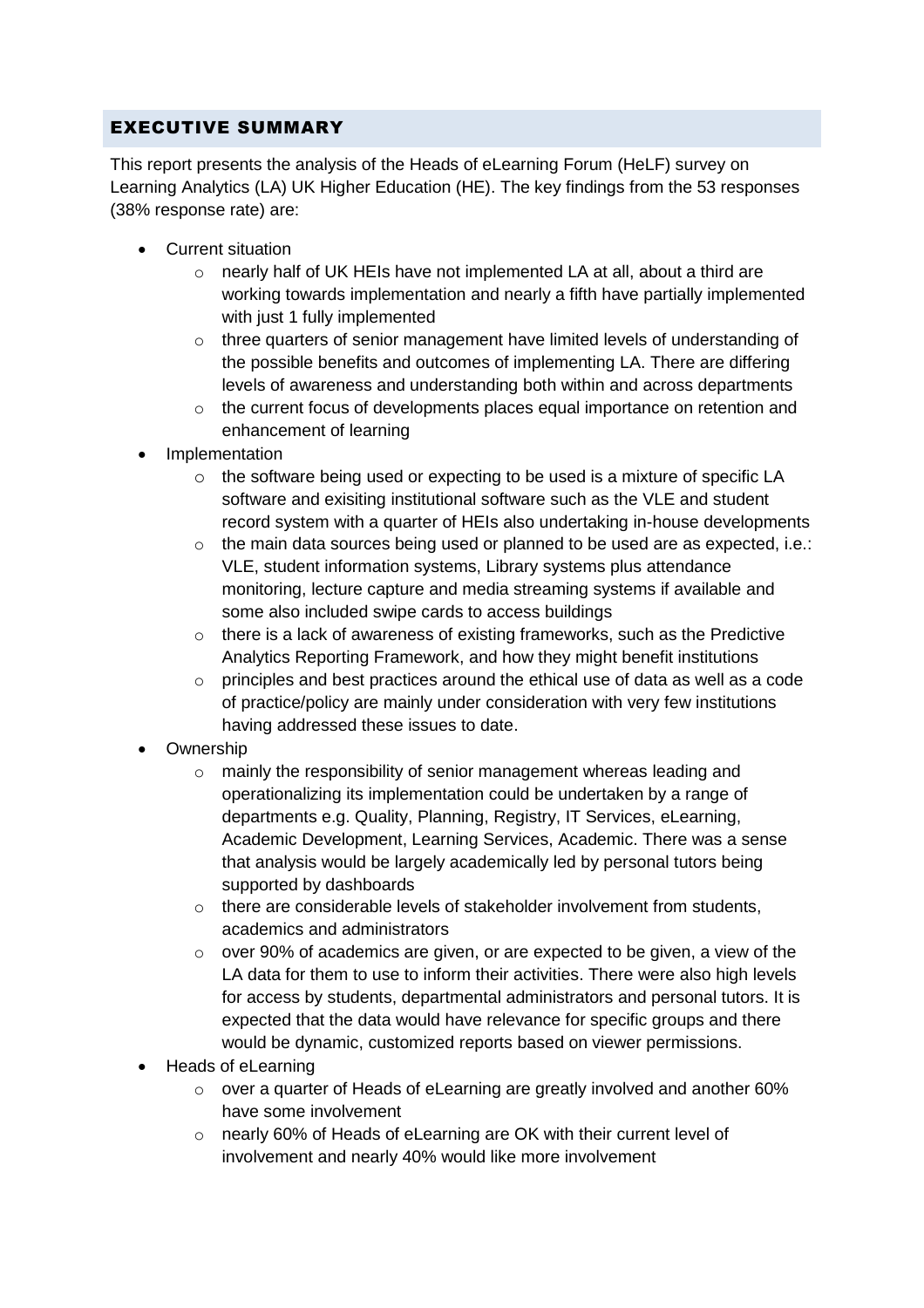#### INTRODUCTION

Learning Analytics is becoming a hot topic in UK higher education, with growing interest from most universities as a perceived means to improve the student learning experience including retention, progression and achievement (Paddick, 2015). It is clear, however, from the recent Jisc report *Learning Analytics: the current state of play in UK higher and further education* (Sclater, 2014), that the UK tertiary education sector is still at a very early stage in its adoption of Learning Analytics. That report offers a snapshot of activity across a variety of institutions and describes the scope and outputs of some of the higher profile institutional projects.

The aim of this HeLF report is to gain a better understanding of the other side of the Learning Analytics spectrum to that covered by the Jisc report; it offers a snapshot of the sector from the perspective of institutional Heads of eLearning, and attempts to understand the current levels of awareness, adoption (or otherwise), maturity, drivers, challenges and known/perceived benefits.

There are various definitions of Learning Analytics (Bischel, 2012, Cooper, 2012, Ferguson, 2015). A working definition for the purpose of this paper is the "field associated with deciphering trends and patterns from educational big data, or huge sets of student-related data, to further the advancement of a personalized, supportive system of higher education." (Johnson *et al*, 2013). It is, therefore, more than metrics; it is a process. (Bischel, 2012).

This report is the fifth in a series of surveys of HeLF members that aim to understand and track the changing digital landscape in UK Higher Education and its impact on Heads of eLearning. Three earlier surveys on the Electronic Management of Assessment (EMA) undertaken from 2011 to 2013 and a survey on Tablet Technologies undertaken in 2014 are available on the HeLF website at: [http://www.helf.ac.uk](http://www.helf.ac.uk/)

#### **METHODOLOGY**

This research on the UK HE levels of implementation and development of learning analytics (LA) draws upon the perceptions of HeLF members on the situation in their own institution. HeLF members have an overview of eLearning strategy, policy and practice in their institution.

The HeLF membership was surveyed online during May and June 2015. The survey was developed by the authors who are members of the HeLF Steering Group. All the data has been held anonymously and securely. The results have been analysed using qualitative and quantitative methods.

Members who stated that they would like to be contacted to provide further details were emailed in September 2015. They were asked if they would like to provide information on challenges they had implementing or planning the implementation of LA, benefits they have seen institutionally and lessons learned they would pass on to the sector in up to 500 words.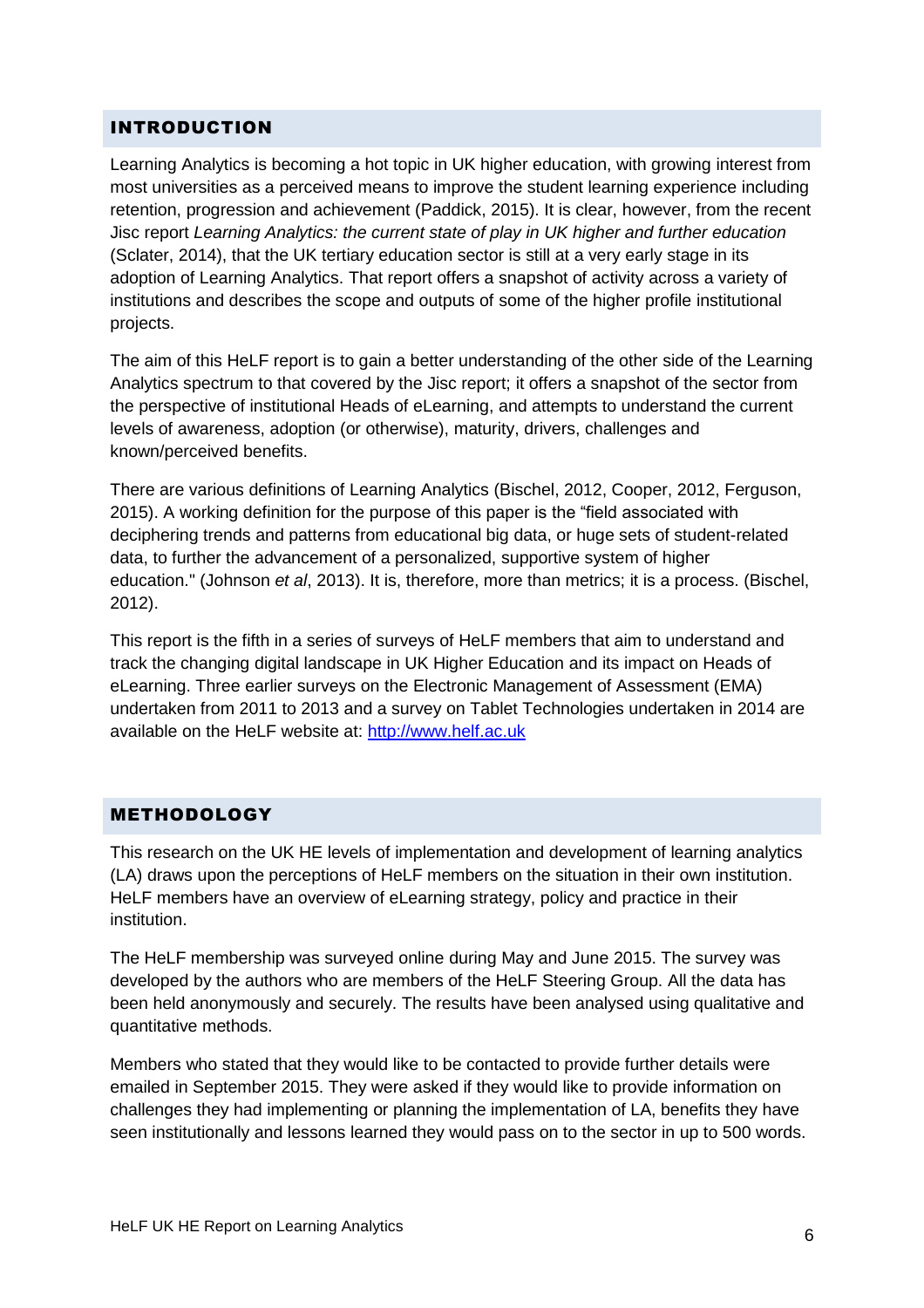# RESULTS

There were 53 responses from separate institutions, resulting in a response rate of 38% of the total HeLF membership. The results to each question are given below.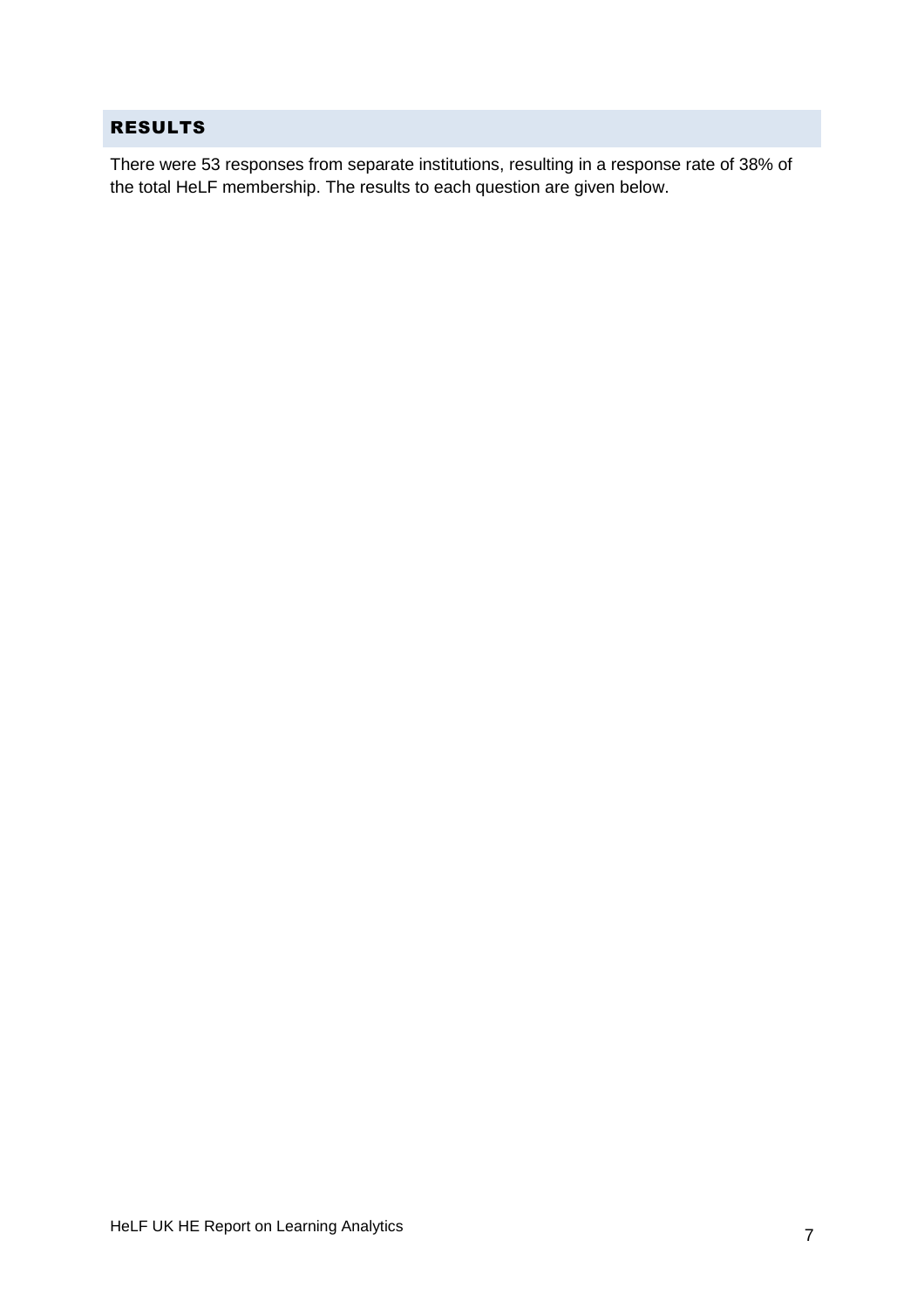#### HOW FAR HAS THE IMPLEMENTATION OF LA PROGRESSED IN YOUR UNIVERSITY?



#### **Figure 1: How far has the implementation of LA progressed in your university?**

|                                 | Response-         | Response - Count |
|---------------------------------|-------------------|------------------|
|                                 | Percentage        |                  |
| Fully implemented and supported | 1.9               |                  |
| Partially implemented           | 17.0              |                  |
| Working towards implementation  | 34.0              |                  |
| Not implemented at all          | 47.2              | 25               |
|                                 | Answered question |                  |

22 free text comments were received and the clear message was that for many respondents, learning analytics are still a topic for discussion rather than an activity. Just under half of those making free text comments (10 responses) are 'working towards', discussing, or scoping projects. 9 are attempting small-scale or per-system approaches, with the remaining 2 actively looking at integration of systems into institutional data-warehouses. Only one university described a whole-university approach to Learning Analytics, "We have developed a dashboard to support students. It has been implemented across the University at all levels."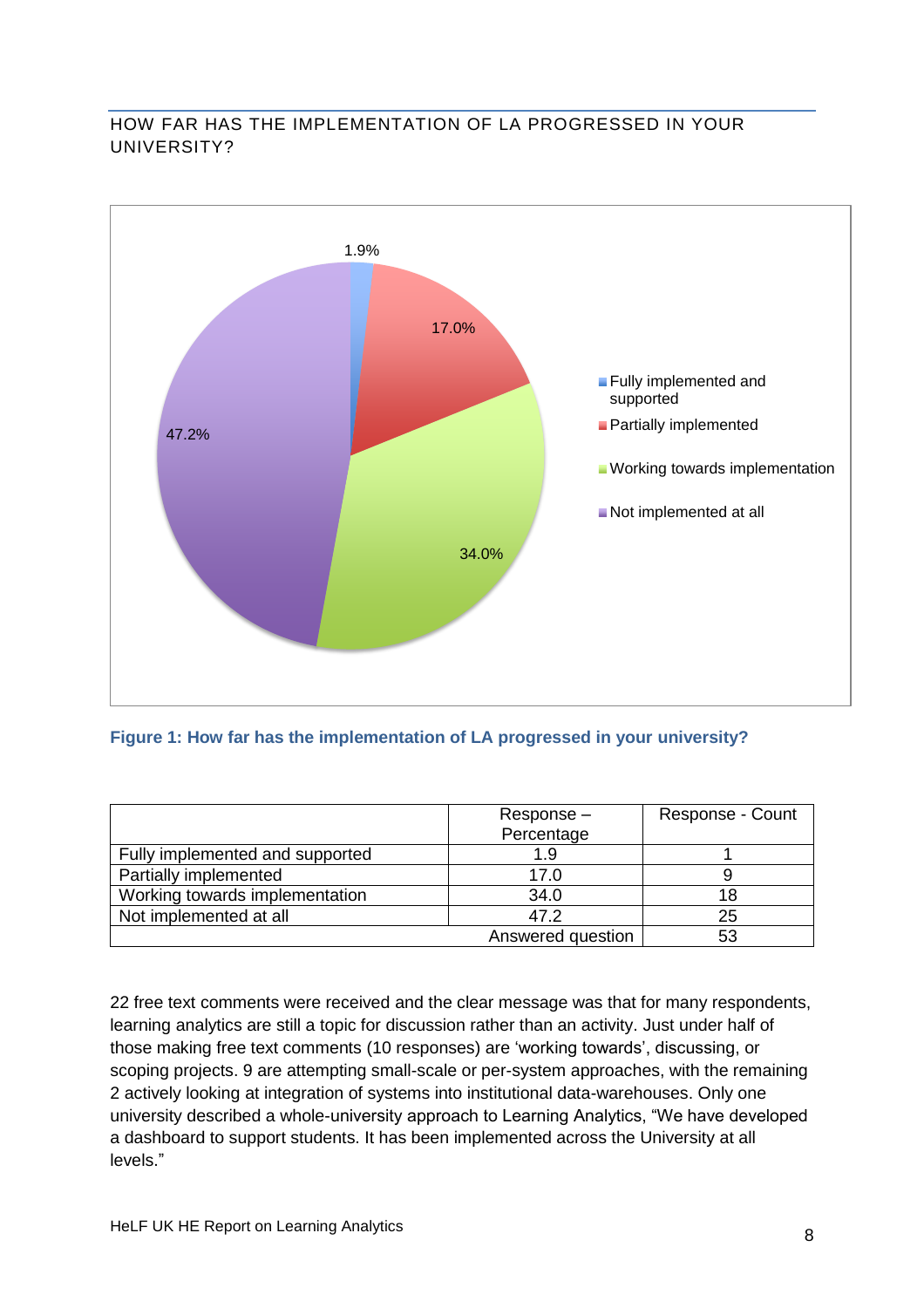#### WHAT IS THE LEVEL OF UNDERSTANDING OF THE POSSIBLE BENEFITS AND OUTCOMES OF IMPLEMENTING LA ACROSS YOUR INSTITUTION OF YOUR SENIOR MANAGEMENT?



**Figure 2: What is the level of understanding of the possible benefits and outcomes of implementing LA across your institution of your senior management?**

|                         | Response-<br>Percentage | Response - Count |
|-------------------------|-------------------------|------------------|
| Very good understanding | 15.1                    |                  |
| Limited understanding   | 77.4                    |                  |
| No understanding        | 7.5                     |                  |
|                         | Answered question       |                  |

13 free text comments were received of which all but one referred to differing levels of awareness and understanding both within and across departments. Teams within technical areas having, perhaps unsurprisingly, the greatest understanding. Two respondents suggested that case studies showing demonstrated benefits would be a useful tool for raising awareness and understanding of learning analytics in all stakeholders.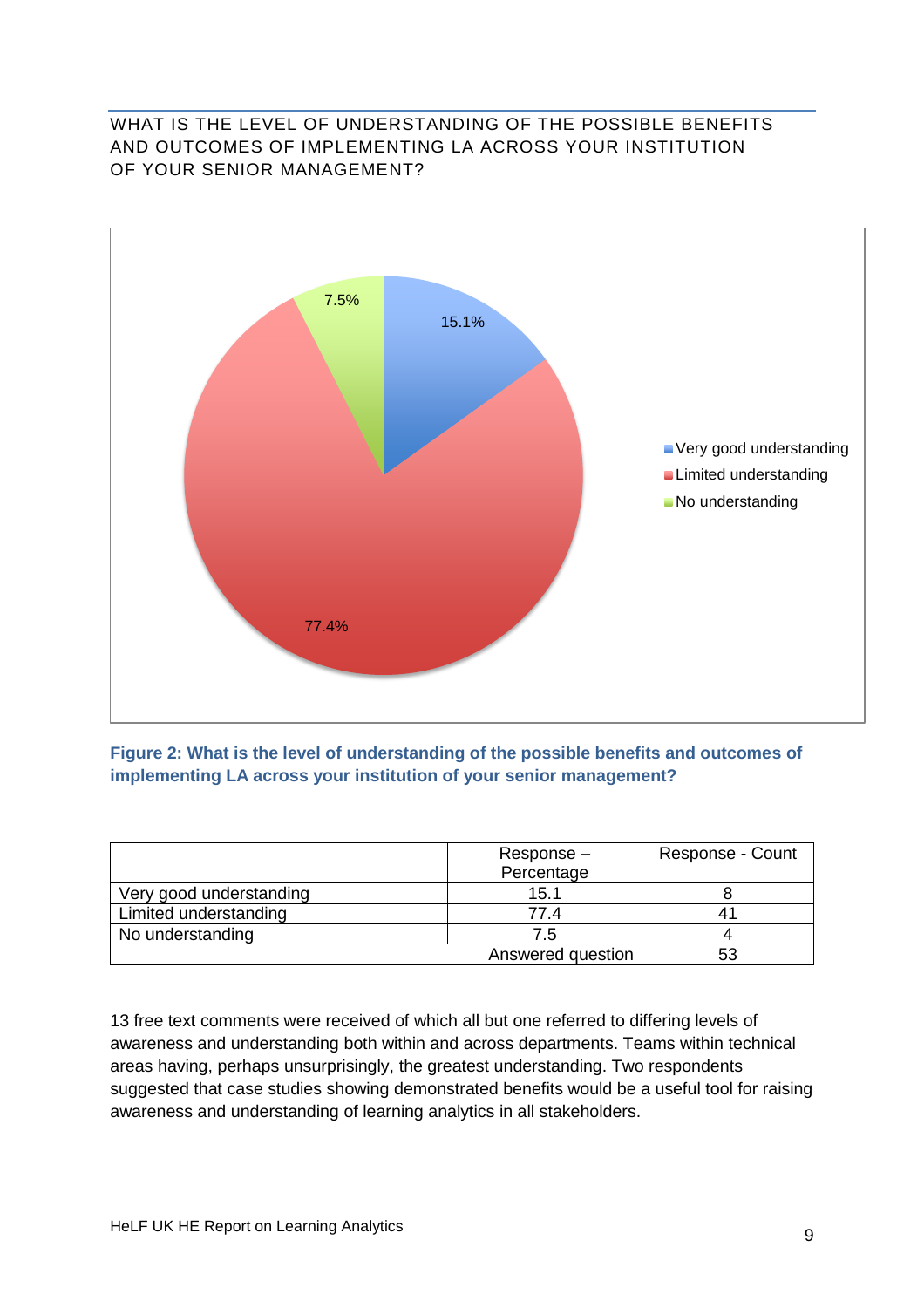# WHAT IS, OR DO YOU EXPECT TO BE, THE CURRENT FOCUS OF DEVELOPMENTS?



#### **Figure 3: What is, or do you expect to be, the current focus of developments?**

|                                    | Response-<br>Percentage | Response - Count |
|------------------------------------|-------------------------|------------------|
| Retention more than enhancement of | 17.0                    |                  |
| learning                           |                         |                  |
| Enhancement of learning more than  | 24.5                    | 13               |
| retention                          |                         |                  |
| Equally important                  | 58.5                    |                  |
|                                    | Answered question       | 53               |

12 free-text comments were received, largely mirroring the quantitative response that enhancement and retention are of equal importance. Other drivers mentioned were inclusivity, feedback and assessment, financial and change management, for student use, measuring impact of tools e.g. lecture capture on teaching and learning.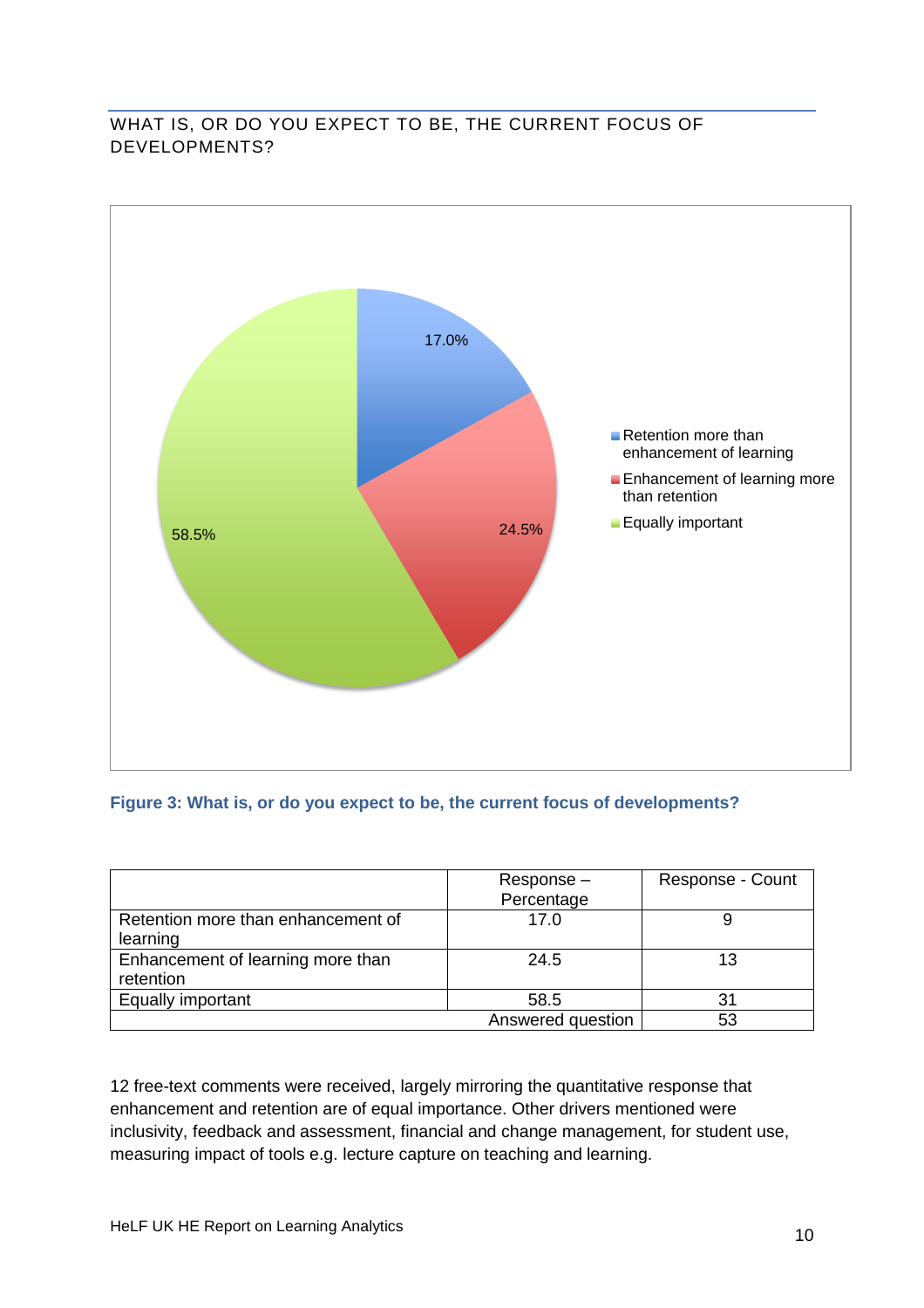# WHAT SOFTWARE ARE YOU USING, OR EXPECT TO USE?



#### **Figure 4: What software are you using, or expect to use?**

|                                                         | Response-<br>Percentage | Response - Count |
|---------------------------------------------------------|-------------------------|------------------|
| Purchased specific LA software eg<br>Qlikview, Starfish | 31.4                    | 16               |
| Elements within existing institutional VLE              | 74.5                    | 38               |
| Elements within existing institutional                  | 64.7                    | 33               |
| <b>Student Records</b>                                  |                         |                  |
| Elements within existing institutional data             | 21.6                    | 11               |
| management tools eg SharePoint                          |                         |                  |
| <b>OER</b>                                              | 2.0                     |                  |
| Own in-house developed                                  | 27.5                    | 14               |
| Not applicable                                          | 17.6                    | 9                |
|                                                         | Answered question       | 51               |

The 26 free text responses can be broken down into three broad themes; specific analytics software already being used, software that institutions have identified as likely to use when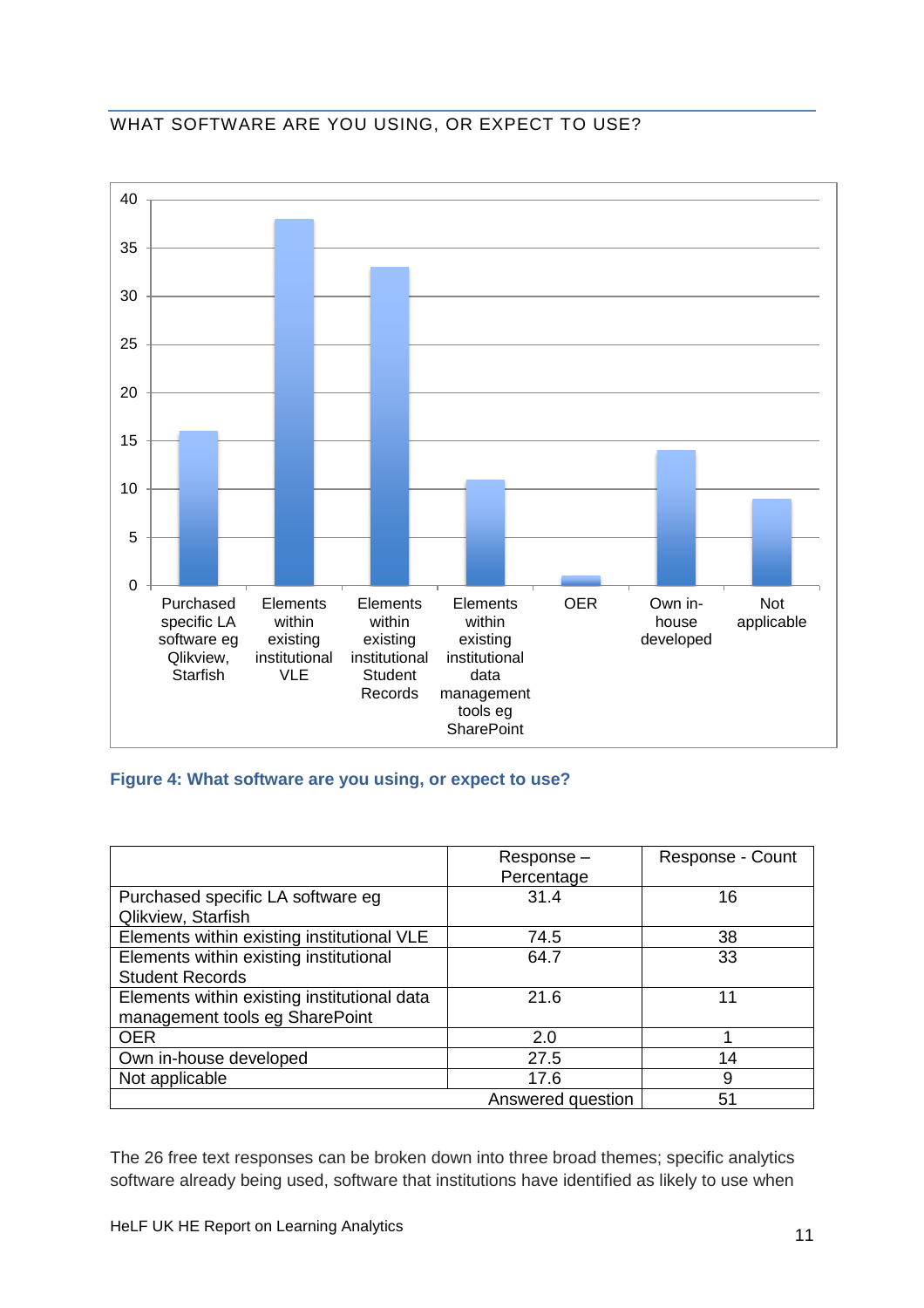ready, and those who are at too early a stage of development to consider a software solution.

In addition to specific analytics software such as Qlikview and Starfish, there is Tableau used by 5 (or expecting to use it), 4 were considering Blackboard Analytics and 2 are waiting to see what the Jisc 'freemium' tool offers. There are 2 in-house developments and 1 user of SolutionPath Stream.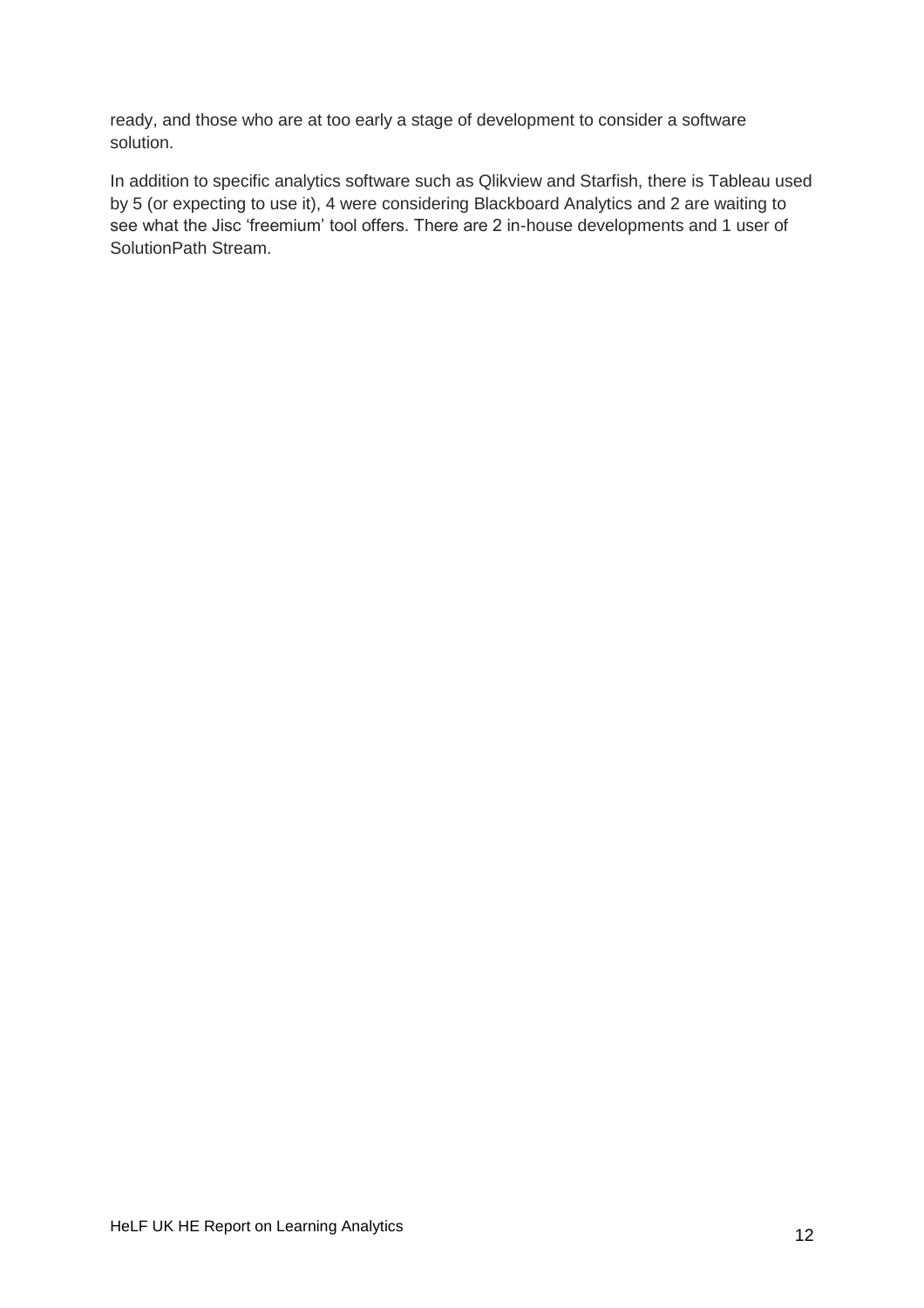# DATA SOURCES



#### **Figure 5: Data sources**

|                            | Currently      | Planning | <b>Not</b>     | Do not    | <b>Not</b> | Response |
|----------------------------|----------------|----------|----------------|-----------|------------|----------|
|                            | using          | to use   | planning       | have this | applicable | count    |
|                            |                |          | to use         | system    |            |          |
| <b>VLE</b>                 | 19             | 26       |                |           | 3          | 49       |
| <b>Student Information</b> | 16             | 29       | $\overline{2}$ | $\Omega$  | 3          | 50       |
| systems                    |                |          |                |           |            |          |
| Library systems            | 9              | 25       | 7              | 0         | 3          | 44       |
| Timetabling systems        | $\overline{2}$ | 19       | 16             | 0         | 3          | 40       |
| Attendance monitoring      | 3              | 25       | 0              | 14        | 3          | 45       |
| systems                    |                |          |                |           |            |          |
| Lecture capture/media      | 3              | 18       | 11             | 9         | 3          | 44       |
| streaming systems          |                |          |                |           |            |          |
| ePortfolios                | 0              | 15       | 22             | 3         | 3          | 43       |
| Swipe cards used for       | 3              | 8        | 19             | 7         | 4          | 41       |
| purchasing eg food,        |                |          |                |           |            |          |
| printing                   |                |          |                |           |            |          |
| Swipe cards used for       | 4              | 16       | 16             |           | 3          | 40       |
| access to buildings        |                |          |                |           |            |          |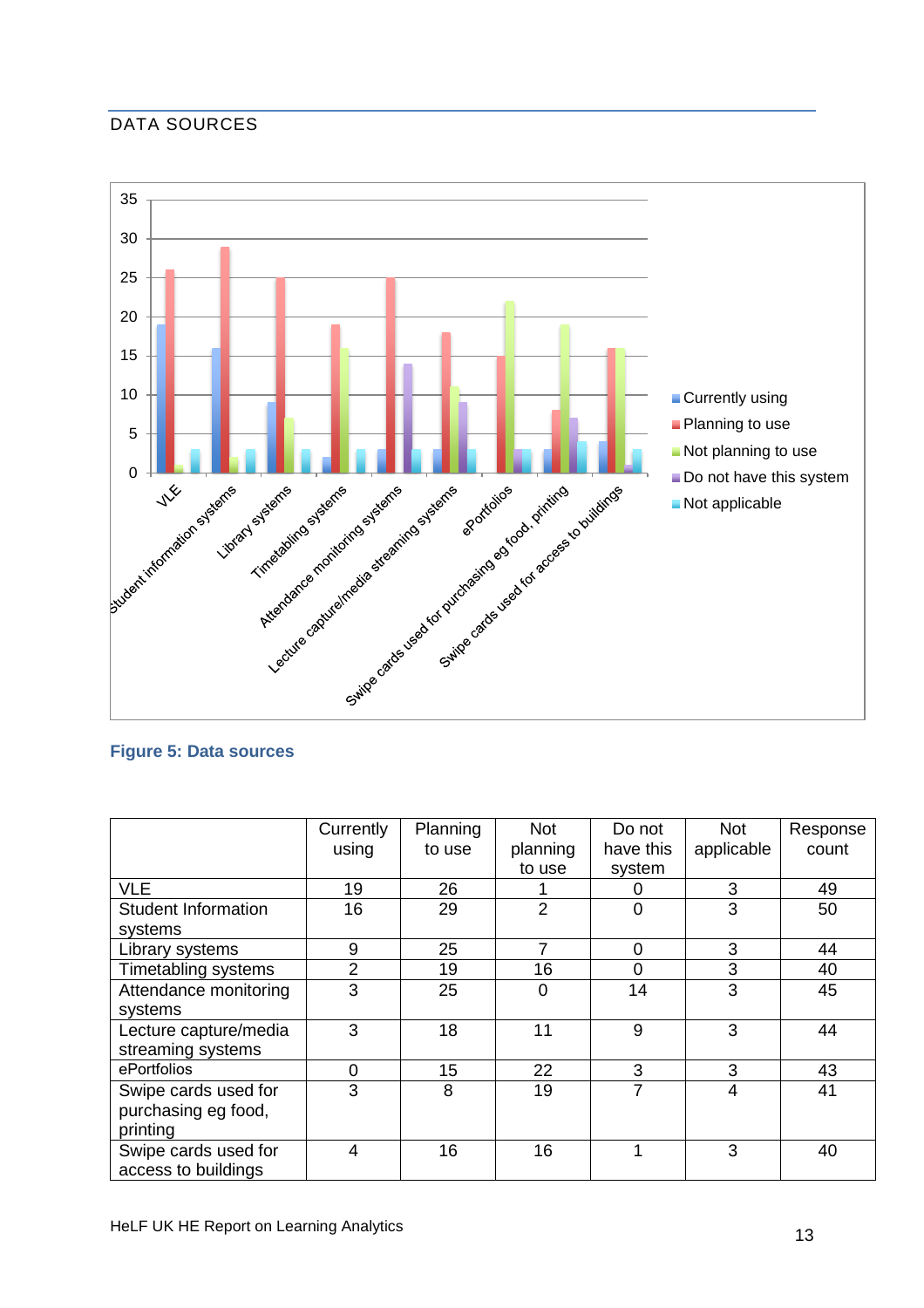This question elicited 16 responses, of which 12 specified data sources currently being captured, in addition to those listed in the figure 5. These 12 comprised:

Assessment systems

Curriculum maps

Student Union data

Destination data

Lecture tools

Personal tutor system

Student engagement system

WIFI connections

Campus PC logins

CampusM app

iBeacon (location services)

Two respondents sounded a note of caution from their experience. Firstly, data reliability can be an issue – for them, data from business systems (e.g. student record systems, library management and virtual learning environments) are perceived to be the only reliable source of data for learning analytics. Secondly, that they excluded demographic data from data collection for ethical reasons.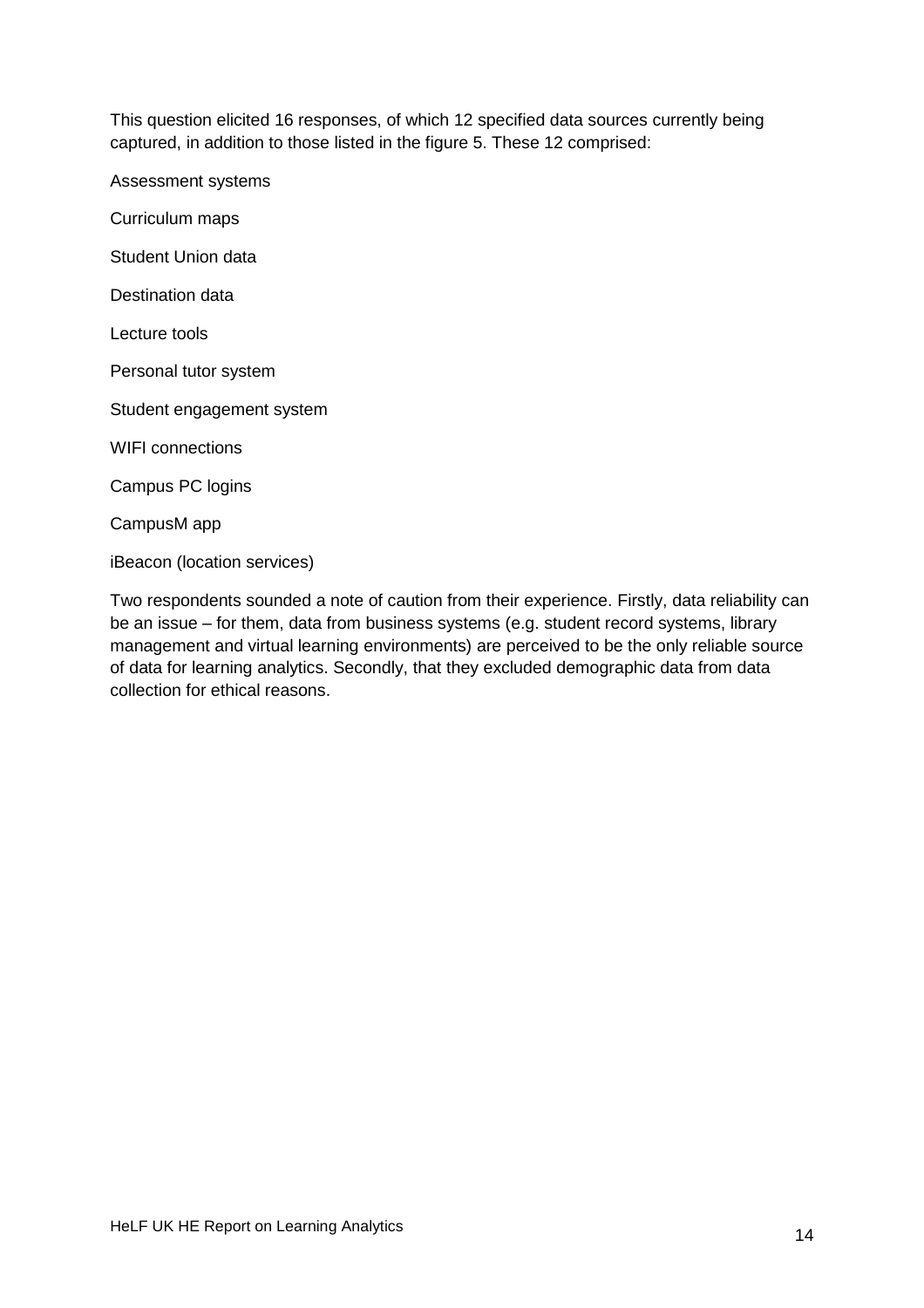#### ARE YOU USING, OR PLANNING TO USE, EXISTING FRAMEWORKS E.G. PREDICTIVE ANALYTICS REPORTING FRAMEWORK?



#### **Figure 6: Are you using, or planning to use, existing frameworks e.g. Predictive Analytics Reporting Framework?**

|             | Response-         | Response - Count |
|-------------|-------------------|------------------|
|             | Percentage        |                  |
| Yes         |                   |                  |
| Considering | 35.4              |                  |
| No          | 62.5              | 30               |
|             | Answered question | 48               |

Only 1 institution is using or planning to use an existing framework. Ten of the 12 comments received indicated a lack of awareness of what frameworks are available and how they might benefit institutions. There were two comments from institutions that have implemented some form of learning analytics. Both suggested that frameworks were not helpful in their context.

"We consider that it's important to focus on the outcomes that we need as an institution rather than focus on a specific commercial product"

"From the research we have done, the relative importance of different components is so variable (programme to programme) that we don't see the value of standard reporting."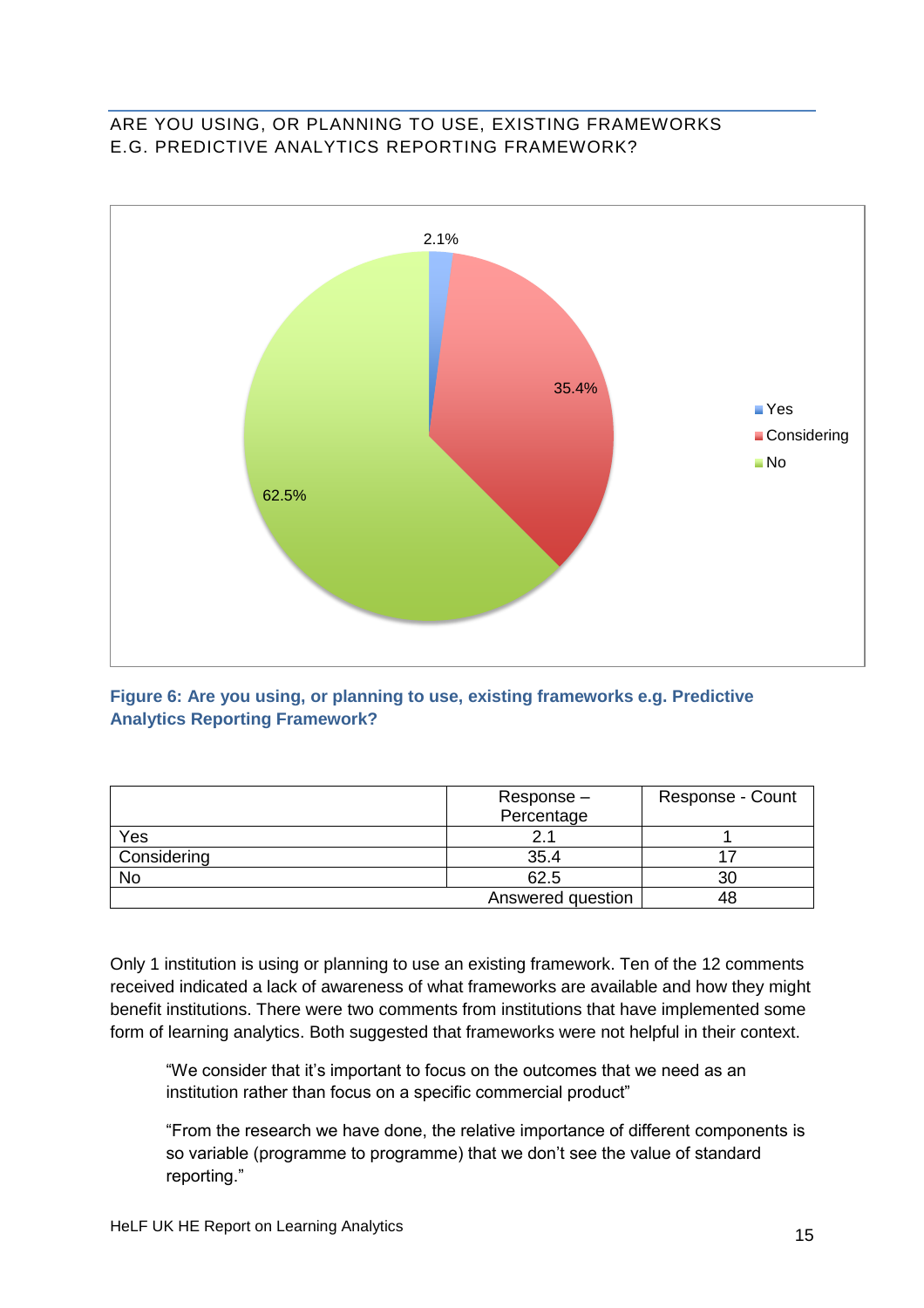# WHO, OR WHO DO YOU EXPECT WILL, OWN/LEAD/ANALYSE THE LA IMPLEMENTATION AND DEVELOPMENT?



**Figure 7: Who, or who do you expect will, own/lead/analyse the LA implementation and development?**

|                             | Owns | Leads the      | Analyses the data |
|-----------------------------|------|----------------|-------------------|
|                             |      | implementation |                   |
| Senior management           | 28   |                |                   |
| Head of eLearning           |      |                |                   |
| <b>Information Services</b> |      |                |                   |
| <b>Student services</b>     |      |                |                   |

There were 21 comments under this question expanding on the Heads of eLearning perspective. Whilst 'ownership' of learning analytics is seen as mainly the responsibility of senior management, leading and operationalizing its implementation could be undertaken by a range of departments e.g. Quality, Planning, Registry, IT Services, eLearning, Academic Development, Learning Services, Academic. There was a sense that analysis would be largely academically led by personal tutors being supported by dashboards (4 responses).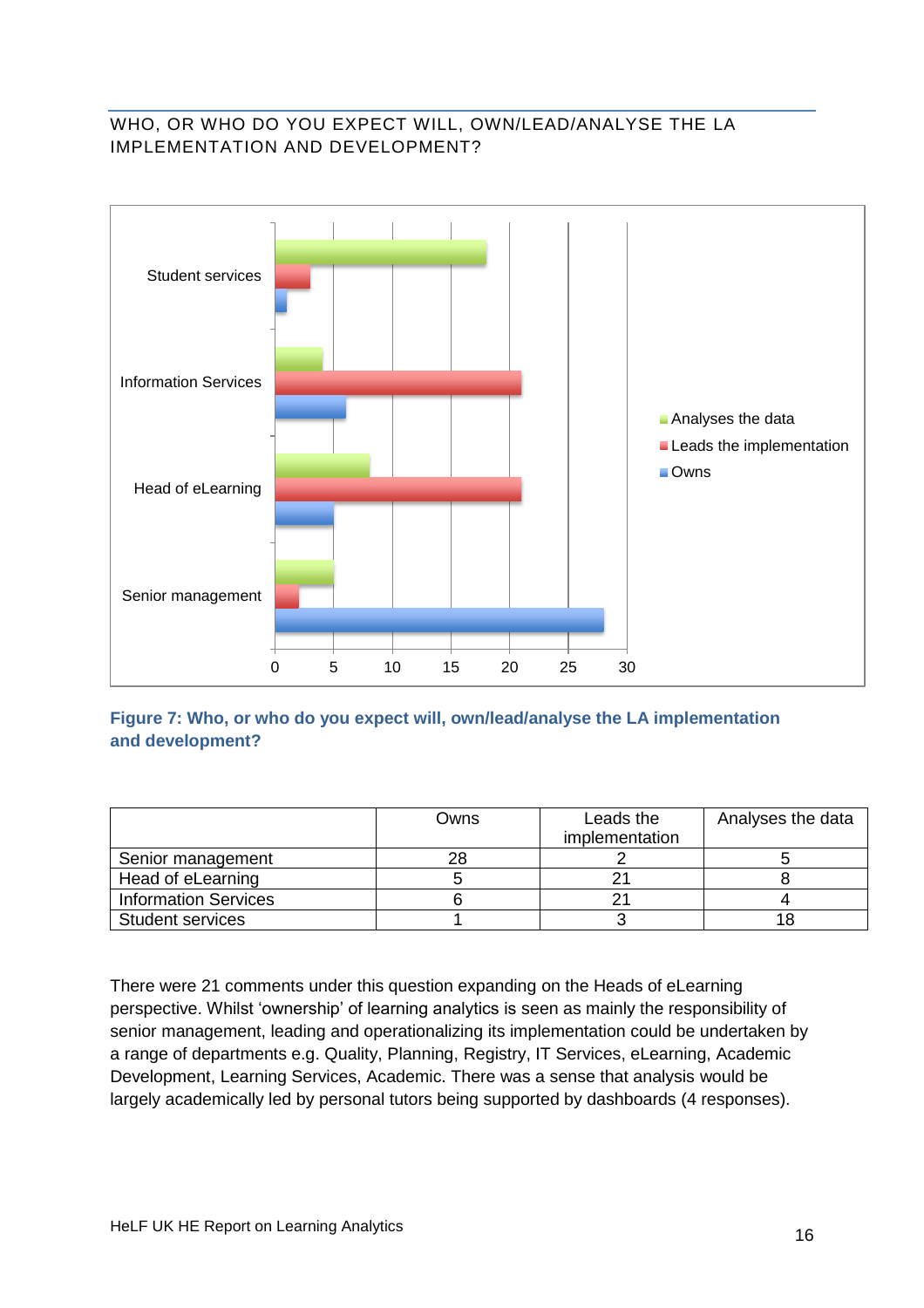#### STAKEHOLDER INVOLVEMENT



#### **Figure 8: Stakeholder involvement**

|                                                             | Very<br>involved | Slightly<br>involved | Not involved<br>at all | <b>Not</b><br>applicable |
|-------------------------------------------------------------|------------------|----------------------|------------------------|--------------------------|
| Student representation and<br>feedback into projects        | 18               | 14                   |                        |                          |
| Academic representation and<br>feedback into projects       | 23               | 13                   |                        |                          |
| Administrative representation<br>and feedback into projects | 23               | 13                   |                        |                          |

Whilst the quantitative data suggests that there is already considerable stakeholder engagement, of the 17 free text comments provided, only 3 state they have consulted widely across all stakeholder groups. The remainder allude to limited consultation/ engagement due to early or no learning analytics development.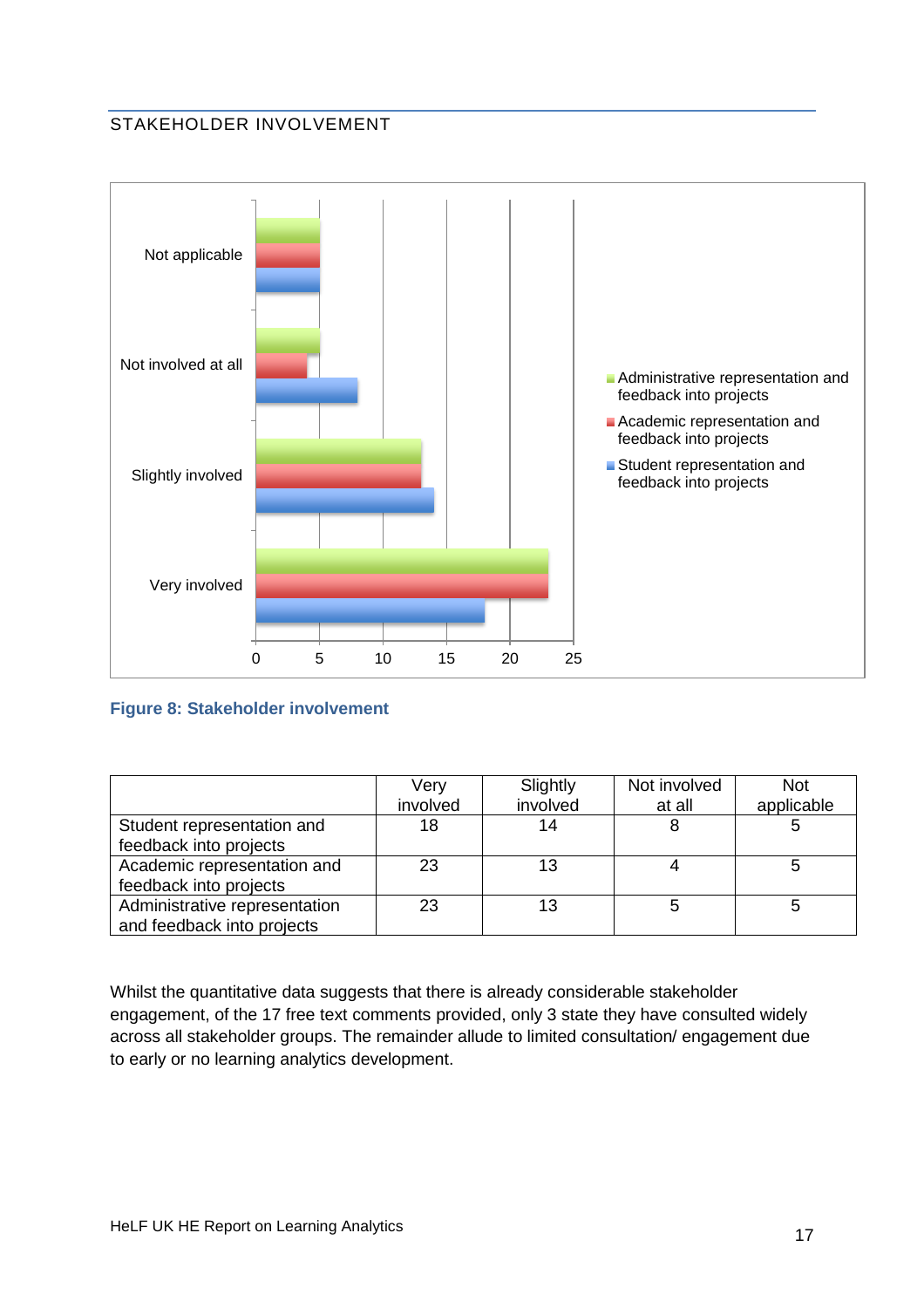# WHICH OF THE FOLLOWING GROUPS OF STAFF ARE GIVEN, OR ARE EXPECTED TO BE GIVEN, A VIEW OF THE LA DATA FOR THEM TO USE TO INFORM THEIR ACTIVITIES?



**Figure 9: Which of the following groups of staff are given, or are expected to be given, a view of the LA data for them to use to inform their activities?** 

|                                       | Response-  | Response - Count |
|---------------------------------------|------------|------------------|
|                                       | Percentage |                  |
| Academics                             | 91.5       | 43               |
| <b>Students</b>                       | 78.7       | 37               |
| Departmental administrators           | 74.5       | 35               |
| Central administrators                | 61.7       | 29               |
| Management Information Services staff | 57.4       | 27               |
| Personal tutors                       | 80.9       | 38               |

There were 19 comments expanding on this question. Whilst for the majority it is too early to say with any certainty who would have access to reporting, two themes emerged. Firstly, the probability that the systems used and data obtained would have relevance for specific groups of staff only e.g. personal tutors. The second theme was around the potential for all stakeholders to have access to a view of the data in the form of dynamic, customized reports based on viewer permissions.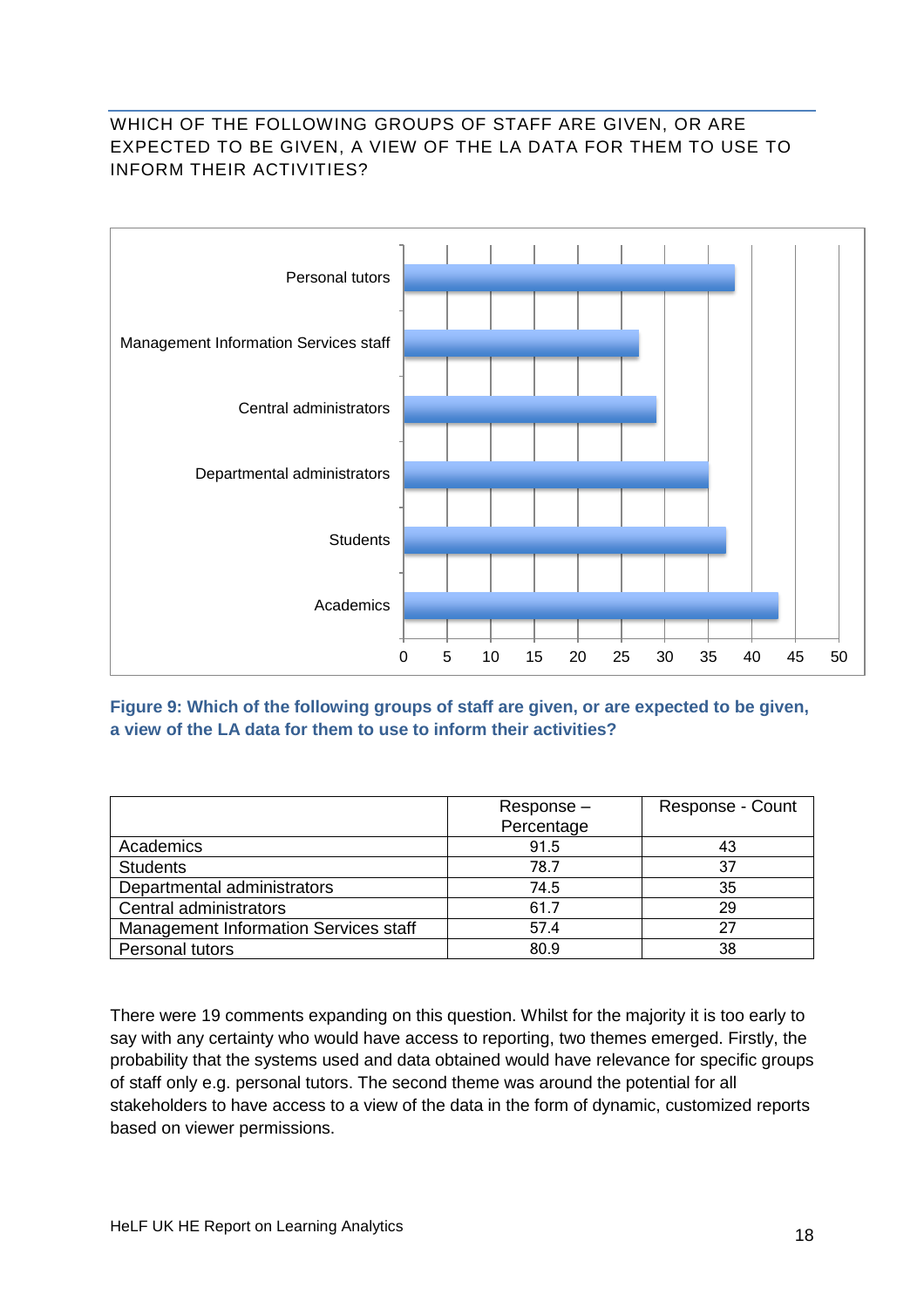# ETHICS AND DATA SECURITY



#### **Figure 10: Ethics and data security**

|                                                                                                    | Yes | Under<br>consideration | No | <b>Not</b><br>applicable |
|----------------------------------------------------------------------------------------------------|-----|------------------------|----|--------------------------|
| Has your institution considered<br>principles and best practices<br>around the ethical use of data | 13  | 28                     |    |                          |
| Have you adopted a code of<br>practice/policy?                                                     |     | 24                     | 13 |                          |
| Answered question<br>50                                                                            |     |                        |    |                          |

There were 16 comments expanding upon this question. Of these, 7 indicated that ethical issues were under active consideration in their institution. The Open University ethical use of student data policy (Open University, 2014) and the Jisc Code of Practice (Sclater, 2015) were each referenced by 2 respondents as being informative.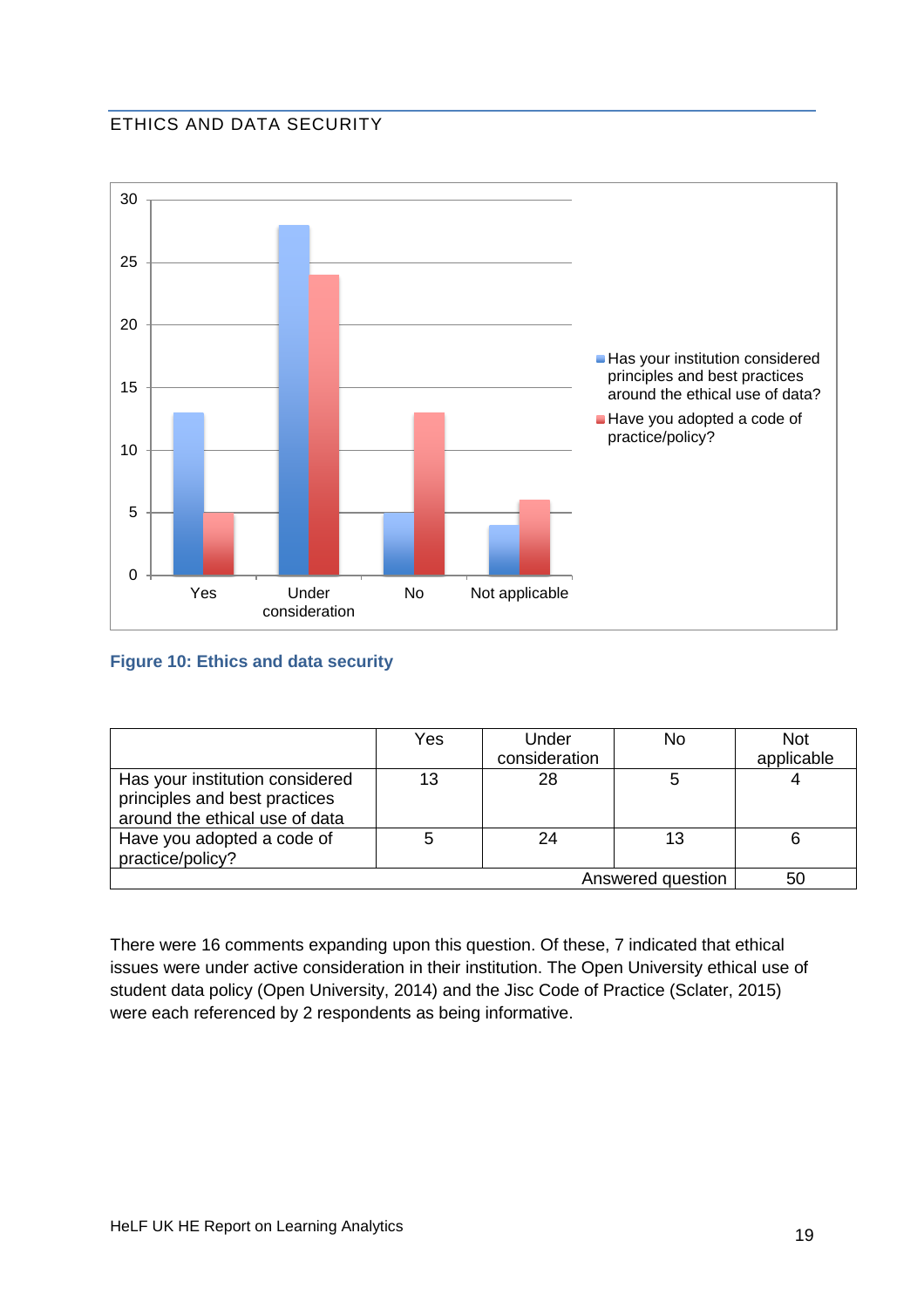# WHAT IS YOUR LEVEL OF INVOLVEMENT AS HEAD OF ELEARNING?



#### **Figure 11: What is your level of involvement as Head of eLearning?**

|                  | Response-<br>Percentage | Response - Count |
|------------------|-------------------------|------------------|
| Greatly involved | 26.5                    |                  |
| Some involvement | 61.2                    | 30               |
| No involvement   | 12.2                    |                  |
|                  | Answered question       |                  |

From the qualitative and quantitative responses received it would seem that a Head of eLearning is likely to be involved with learning analytics in their institution. Of the 13 comments received, 4 think it is too early to say, one person "..kicked it all off, then stood back" and another is "cheering from the sidelines". 6 are either expecting to be involved or already undertaking awareness raising, advisory and advocacy roles.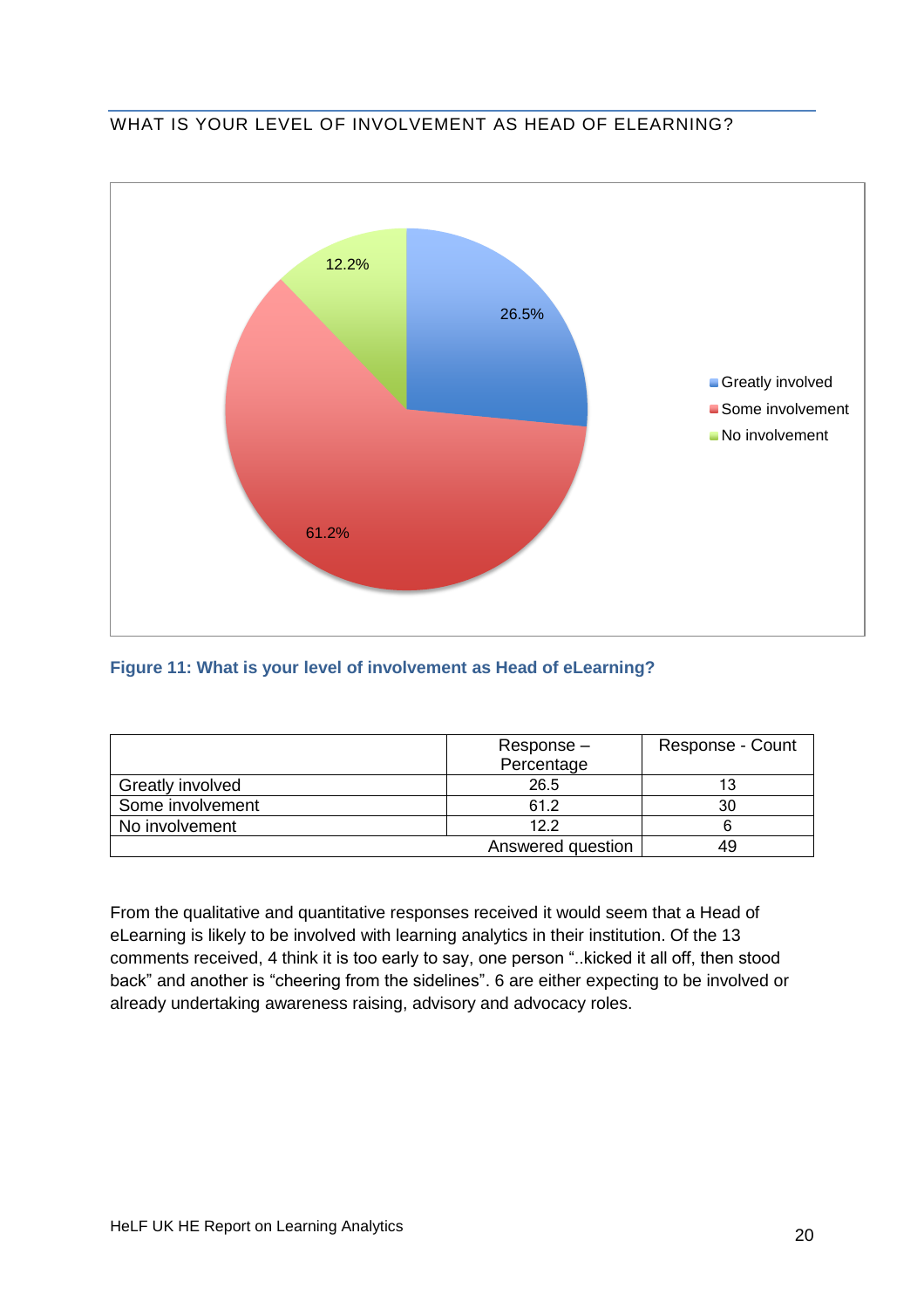# WOULD YOU LIKE MORE INVOLVEMENT?



# **Figure 12: Would you like more involvement?**

|                                      | Response-<br>Percentage | Response - Count |
|--------------------------------------|-------------------------|------------------|
| Yes                                  | 39.6                    | 19               |
| OK with current level of involvement | 58.3                    | 28               |
| No                                   |                         |                  |
|                                      | Answered question       |                  |

Of the 11 comments received, 6 favoured greater involvement with the learning analytics agenda and developments within their institution. Three respondents were more tentative citing too many competing demands, politics and lack of resource as the reasons.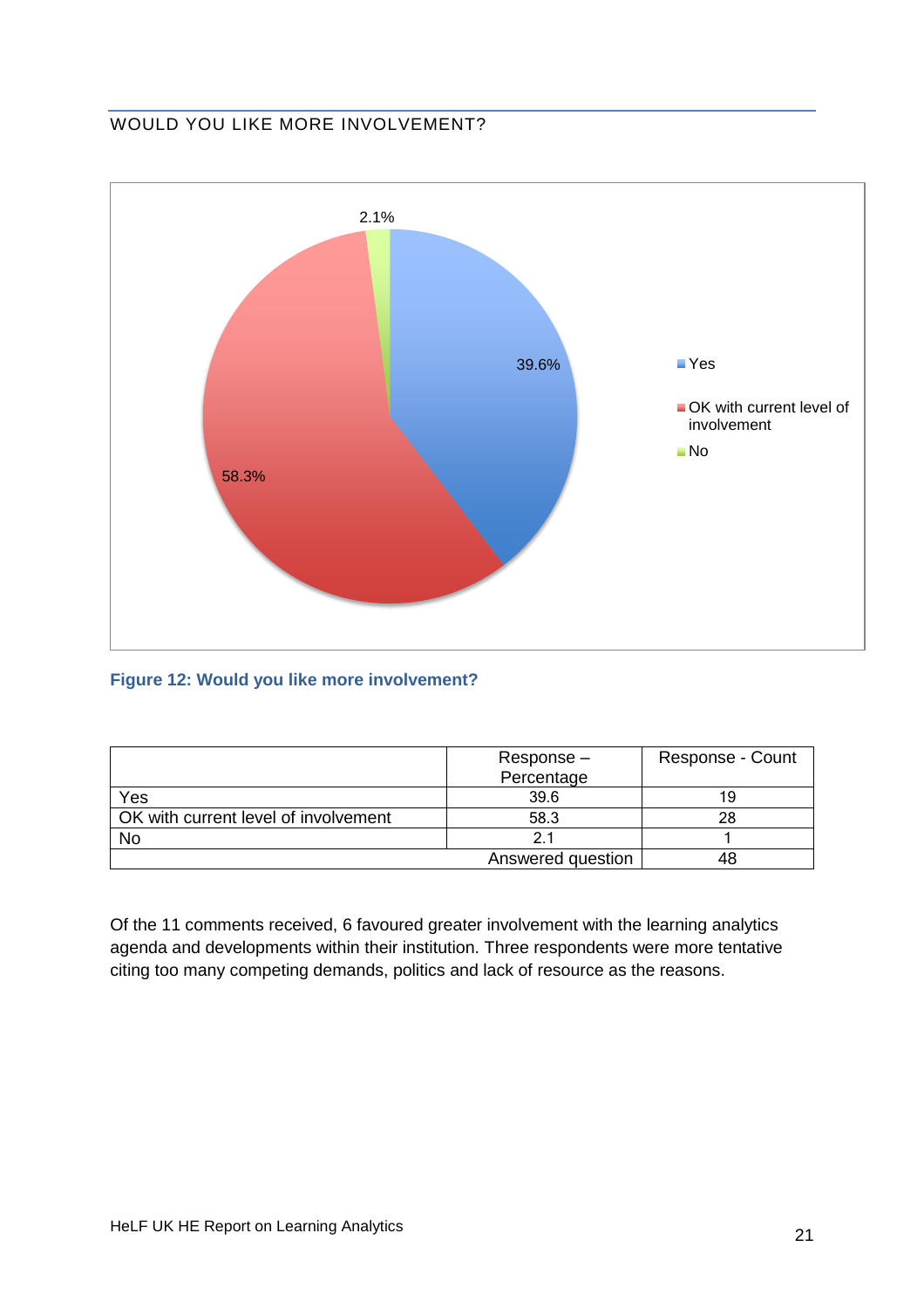#### FURTHER INFORMATION

Members were asked to provide further information relating to learning analytics in their institution and their role in relation to this. 16 responses were received of which half described a perceived lack of institutional readiness for implementing learning analytics. Two of these cite competing priorities as a reason, with one adding "LA is not seen as a 'problemsolver' at my HEI".

The Jisc Learning Analytics programme and associated developments is being watched with interest. One response stated "We would like to align with some of the work Jisc has been doing on this, particularly as we don't seem like we will be ahead of the game on this one."

The importance of senior management buy in and leadership was a recurrent theme in this section.

"I need to be able to make the case convincingly to senior staff who allocate budget in a year of reducing resource. Value for money will be high on the agenda – measured in increasing [student] attainment levels and increasing retention."

"It has been a huge project. It is extremely important it is not seen as an IT project. It is clearly impossible to implement without a strong IT core but this has to be owned and bought into by the whole institution."

"LA is being lead from the centre, strategic level of the institution with a focus on enhancing the management of information."

24 members stated that they would like to be contacted to provide further details. They were asked if they would like to provide information on challenges they had implementing or planning the implementation of LA, benefits they have seen institutionally and lessons learned they would pass on to the sector in up to 500 words. No responses were received before the deadline at the end of September. However, there will be future opportunities for members to contribute at HeLF meetings.

#### DISCUSSION AND FURTHER RESEARCH

The survey provides a snapshot of the current situation regarding the implementation and development of LA within the UK HE sector in 2015. The perceptions and views of Heads of eLearning across a range of institutions, representing over a third of the HeLF membership, offers a useful overview to support further developments. HeLF members are actively involved in this growing area of development and implementation.

#### CONCLUSION

The aim of this HeLF report is to gain a better understanding of the LA spectrum from the perspective of an institutional Head of eLearning, and attempts to understand the current levels of awareness, adoption (or otherwise), maturity, drivers, challenges and known